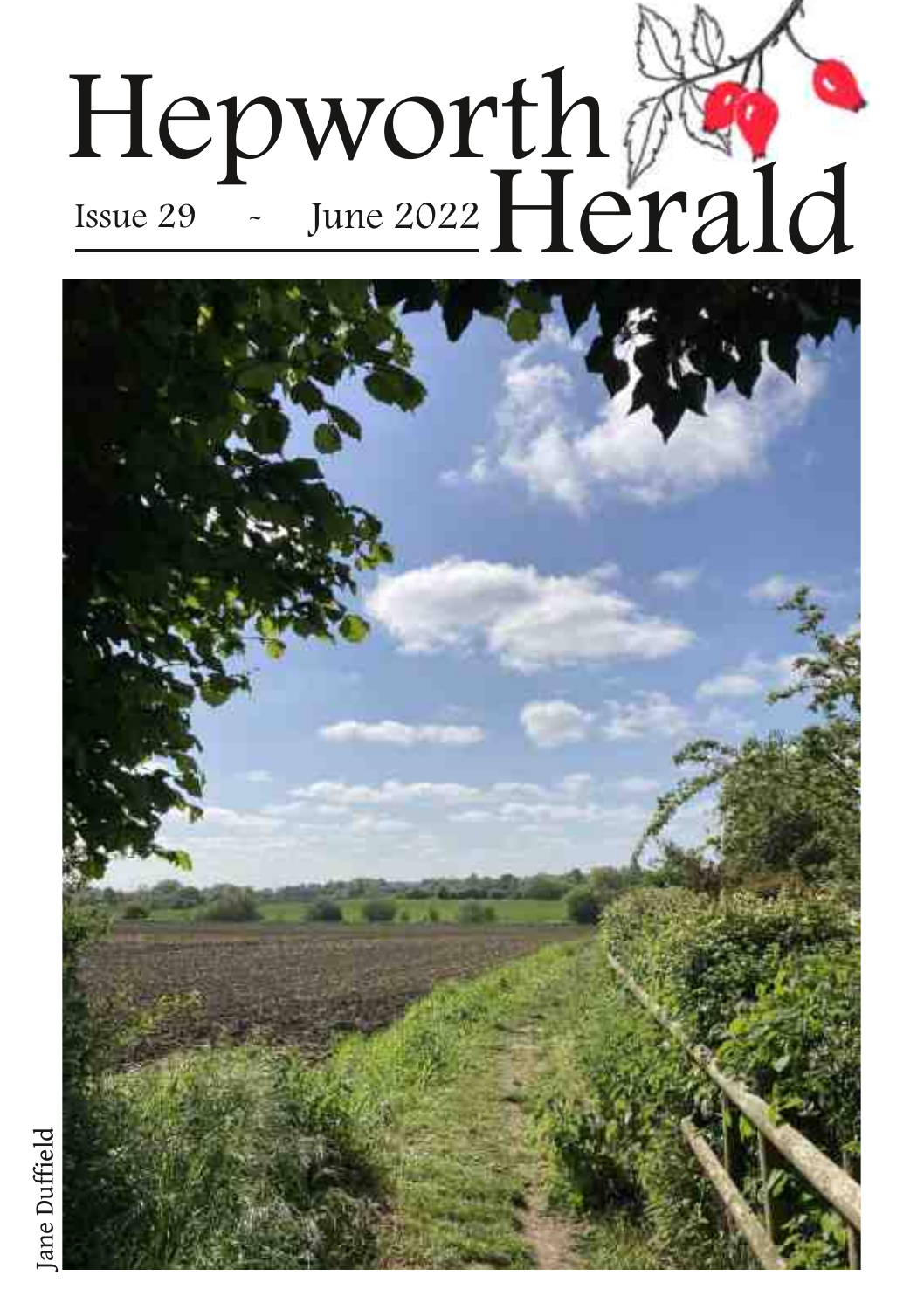# Transform your old conservatory into a room you can use all year round



With a solid roof from Frames Conservatories Direct

THE THE THE TAP MULTI AWARD-WINNING **Frames Conservatories** Su Contra Hondings and Care Direct Or visit www.fcdhomeimprovements.co.uk

Your nearest showroom is at 36 MERE STREET, DISS, IP22 4AD ALUMINIUM PRODUCTS + CLADDING + WINDOWS + DOORS + CONSERVATORIES + FASCIAS & SOFFITS



(01359) 250594 kath@freerangefibre.co.uk

1379 6294



Shetland & Alpaca Yarn Handmade accessories Felted soaps

Shop online at https://freerangefibre.co.uk

collection also available from Stanton Rd Farm. North Common, Hepworth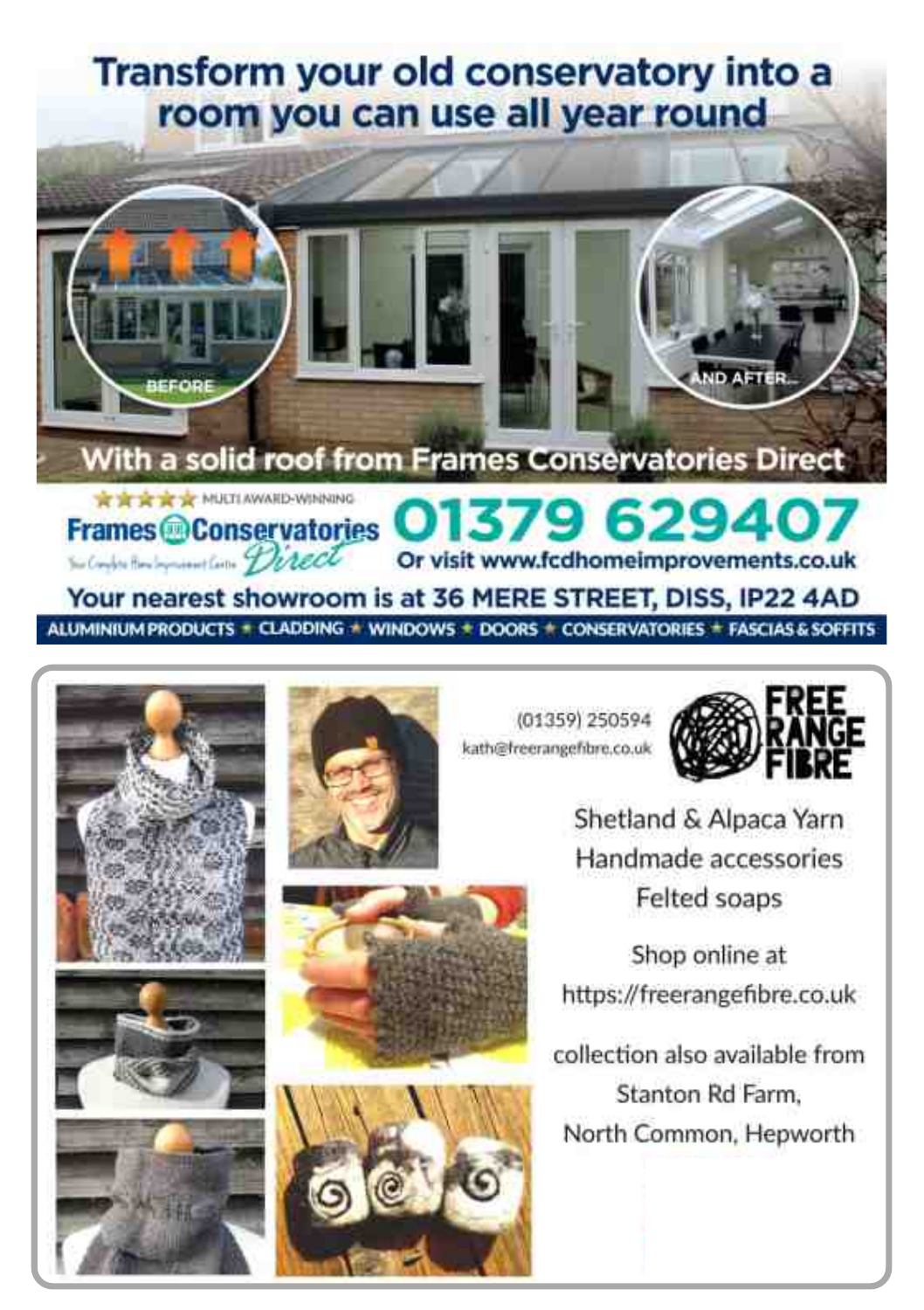

# **What's On?**

This is what we know about at the moment. Please share any other events you have planned, or that you hear about. Send them to hepworthherald@gmail.com

| <b>Hepworth Art Group</b>      |
|--------------------------------|
| <b>Hepworth Angels</b>         |
| <b>Hepworth Coffee Morning</b> |
| Crafternoon Tea                |
| Jubilee Celebration            |
| <b>Flower Festival</b>         |

Every Mon 1000-1300 »Hepworth Pavilion Every Mon @1930 »Hepworth Pavilion.p17 1st & 3rd Thu @1030 »Hep. Pavilion. p15 2nd & 4th Thu @1400 »Hep. Pavilion. p15 2nd June » See p12 24&25th Sept. » St Peter's Church. p13

# **Would you like to put on an Event in Hepworth?**

Many village events are supported by **Hepworth2Enjoy**. This is an engaged, friendly collective of Hepworth villagers who come together to put on village events and to help others put on village events, providing people-power, experience, and bags of enthusiasm! We now have a small budget to help events on their way. Please contact Clare (250 660) enthusiasm! We now have a small budget to help<br>events on their way. Please contact Clare (250 660)<br>or Sue (250 037).



## **We are on the hunt for Covers**

Hepworth Herald would love to feature the talents of its residents (of all ages!) on the front cover. If you or your children have a seasonal painting, drawing or photograph you would like to share, please consider submitting it for future issues to hepworthherald@gmail.com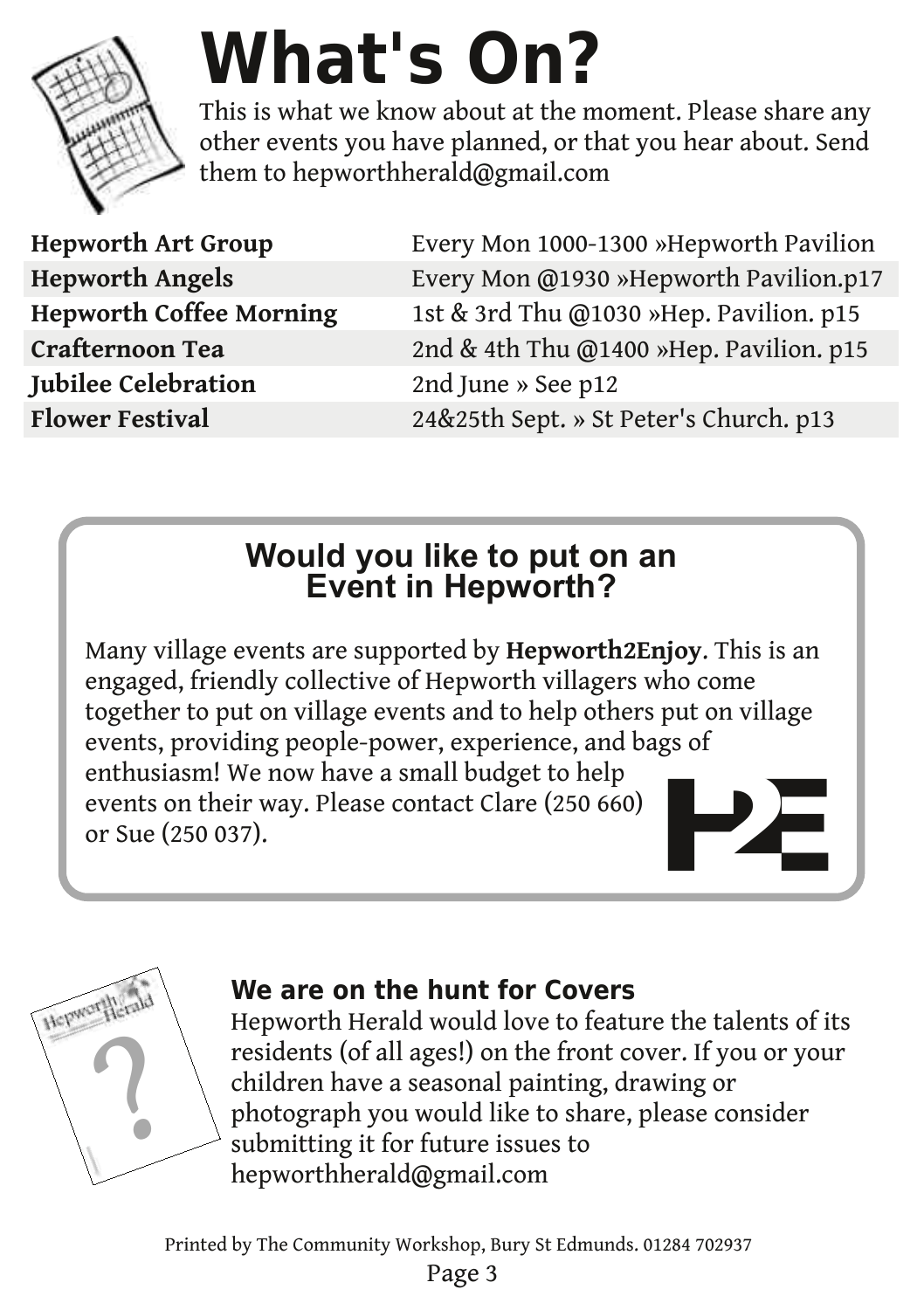

RUN FREE AND TRAIN IN SAFETY 1/2 HOUR OR HOURLY SESSIONS.

FOR ALL RODIONSS PLEASE MSIT OUR WEBSITE: WWW.HEPWORTHOOGWALKINGFIELD.CO.UK

# Shine n Clean

Residential and commercial window cleaning

A reliable window cleaning service using the latest pure water and reach & wash cleaning systems, leaving glass sparkling clean for weeks, no mess, no smears and no harmful chemicals.

# **01359 259376**



email shinenclean@mail.com

# **Maltings Loft**

The Street, Hepworth.

# **'Bed and Breakfast'**

Self contained detached accommodation.

Self serve Continental style breakfast.

Double/ Twin en suite room and living space, TV and WiFi. Ring for details or to view.

**Shirley Shackleton. 01359 251051 shirleyshackleton@btinternet.com**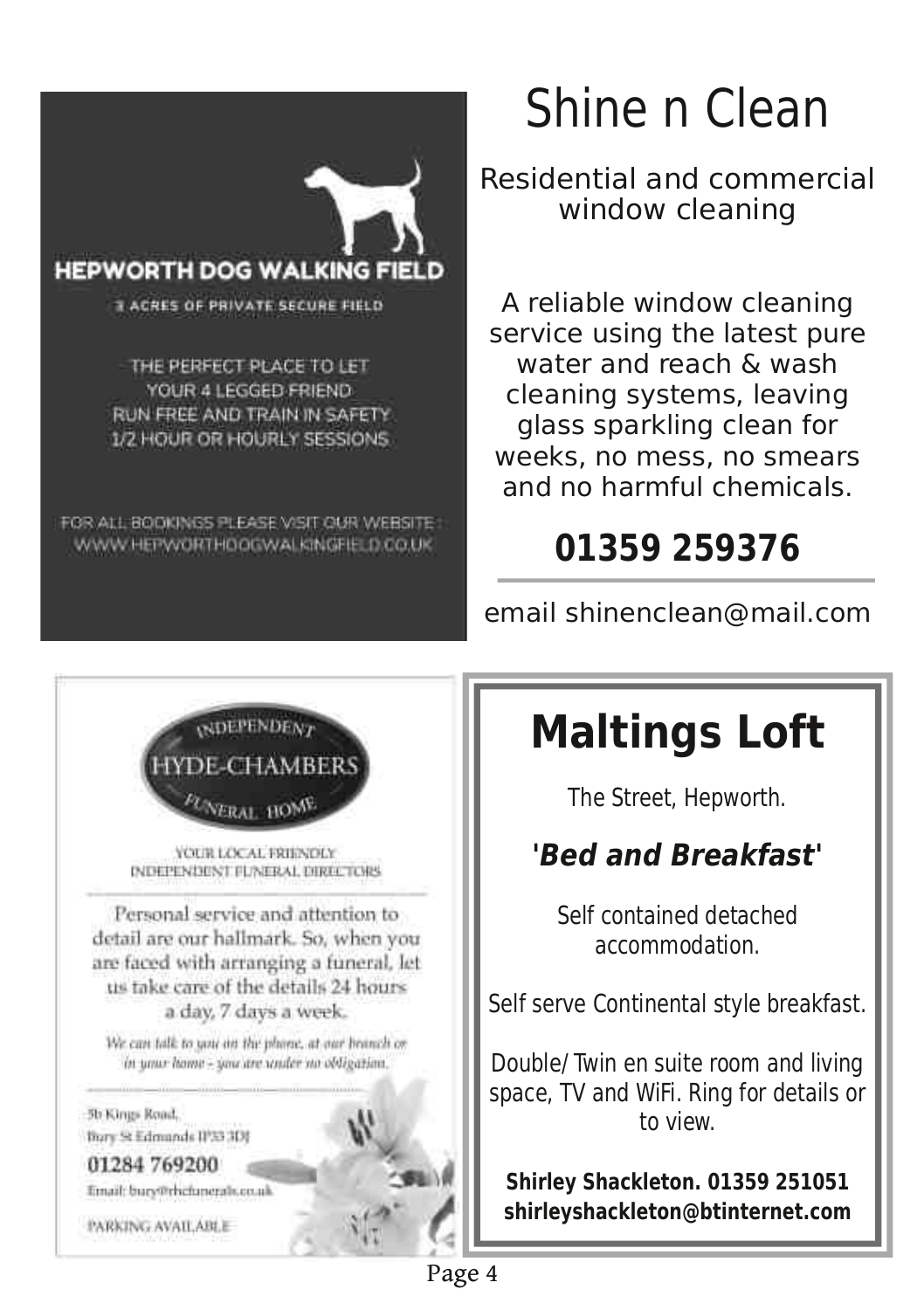# **Supplies from Local Outlets**

We are fortunate to live in the countryside amongst farmers and smallholders where there is fresh produce, eggs, meat and local windmills that make the occasional bag of flour. Many of these can deliver direct to your door. This is not an exhaustive list!

#### **Potatoes**

Highfield Farm, High Street, Hepworth Potato Stall open 7days a week. Tel: 01359 251157

#### **Butchers**

Rolfes of Walsham, Walsham le Willows Approx £2.50 delivery to Hepworth. Tel: 01359 259225

#### **Fruit, vegetables and eggs**

Field of Dreams, Thurston Accept telephone orders and payment. Deliver Wednesdays to Hepworth (order by 8am on Wed.) Free delivery orders over £20 else £4 Tel: 07513 350702

#### **Hen Eggs**

Stanton Road Farm, Hepworth Currently deliver Thursdays & Fridays in Hepworth. Limited supplies - 20 laying girls going as fast as they can! £1.50/6eggs. No delivery fee. Tel 01359 250 594

#### **Bakers, some deli and fruit and vegetables.**

Wooster's Bakery, Bardwell Accept telephone orders and payment. No delivery but you can order by telephone and you arrange for someone to collect. Tel: 01359 408409

#### **Fruit, Vegetables, Bread, Deli and Butchers**

Hillcrest Nurseries, Stanton Accept telephone orders and payment. Delivery available. Tel: 01359 252307.

Please let us know if you would like to be added to this list in the future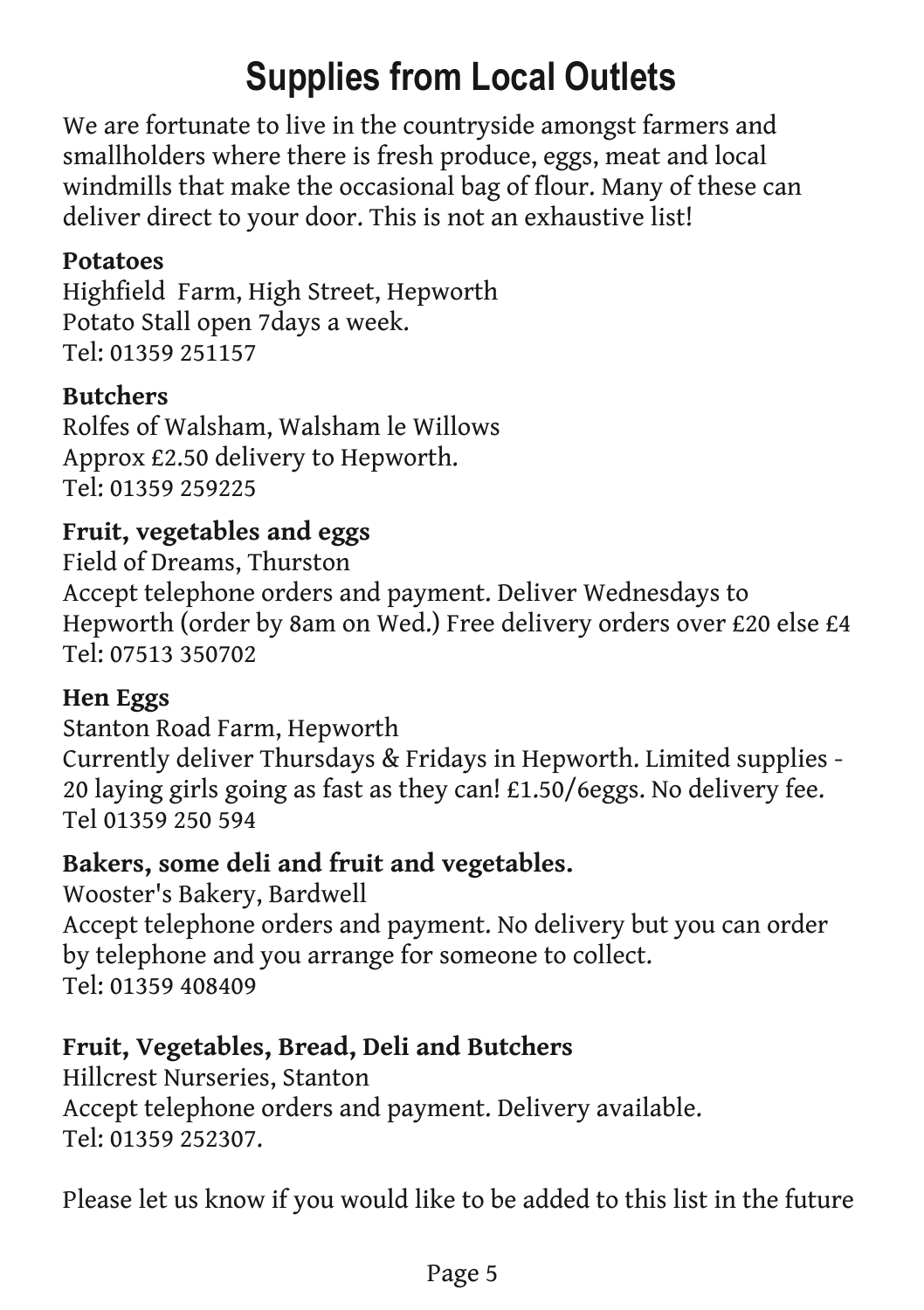#### **Device No. 1 at the A143 end of The Street**

9 weeks from 16th March to 15th May 2022. Vehicles arriving into village from the A143: Total number of vehicles:- **30397** Average speed for ALL vehicles:- **34mph**



Total number of vehicle speeds above 30 mph:- **10842 (35.67%)** No. of incidents 50mph and above:- **44** No. of incidents 40mph and above:- **398** Highest speed recorded:- **66mph**

Vehicles leaving the village toward the A143: Total number of vehicles:- **29864** Average speed for ALL vehicles:- **35mph** Total number of vehicle speeds above 30 mph:- **14833 (49.67%)** No. of incidents 50mph and above:- **53** No. of incidents 40mph and above:- **684** Highest speed recorded:- **72mph**

#### **Device No. 2 at the Barningham end of The Street**

9 weeks from 16th March to 15th May 2022. Vehicles arriving into the village from Barningham: Total number of vehicles:- **23049** Average speed for ALL vehicles:- **32mph** Total number of vehicle speeds above 30 mph:- **5294 (22.97%)** No. of incidents 50mph and above:- **10** No. of incidents 40mph and above:- **117** Highest speed recorded:- **63mph**

Vehicles leaving the village toward Barningham: Total number of vehicles:- **23688** Average speed for ALL vehicles:- **32mph** Total number of vehicles speeding above 30 mph:- **6232 (26.31%)** No. of incidents 50mph and above:- **29** No. of incidents 40mph and above:- **199** Highest speed recorded:- **66mph**

## **Along The Street**:

For more information about Speedwatch, or to get involved, call Richard on 07979745990

| March 2022: | 2 session 24 vehicles logged  | $max$ speed = 42 mph |
|-------------|-------------------------------|----------------------|
| April 2022: | 3 sessions 33 vehicles logged | $max$ speed = 45 mph |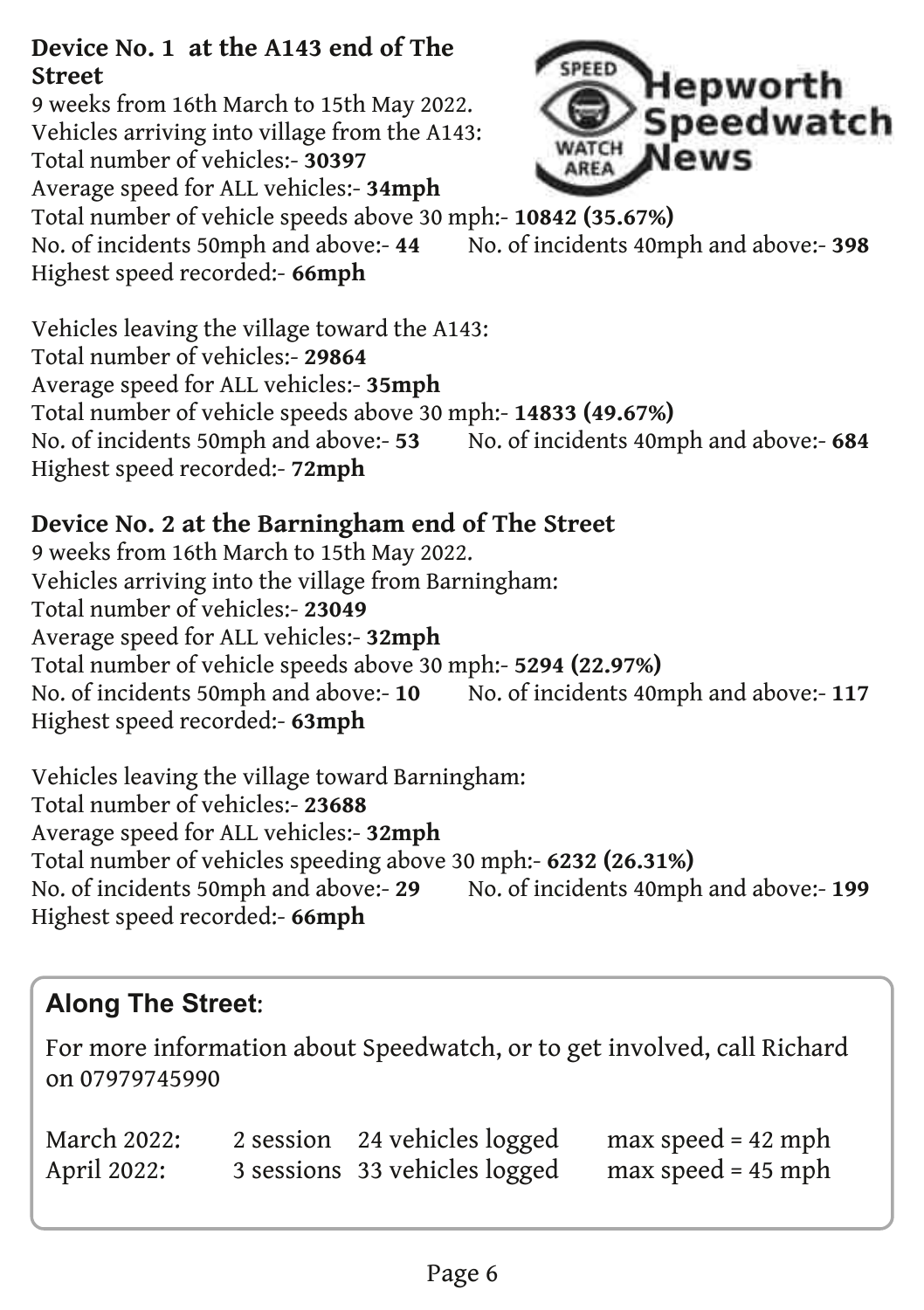

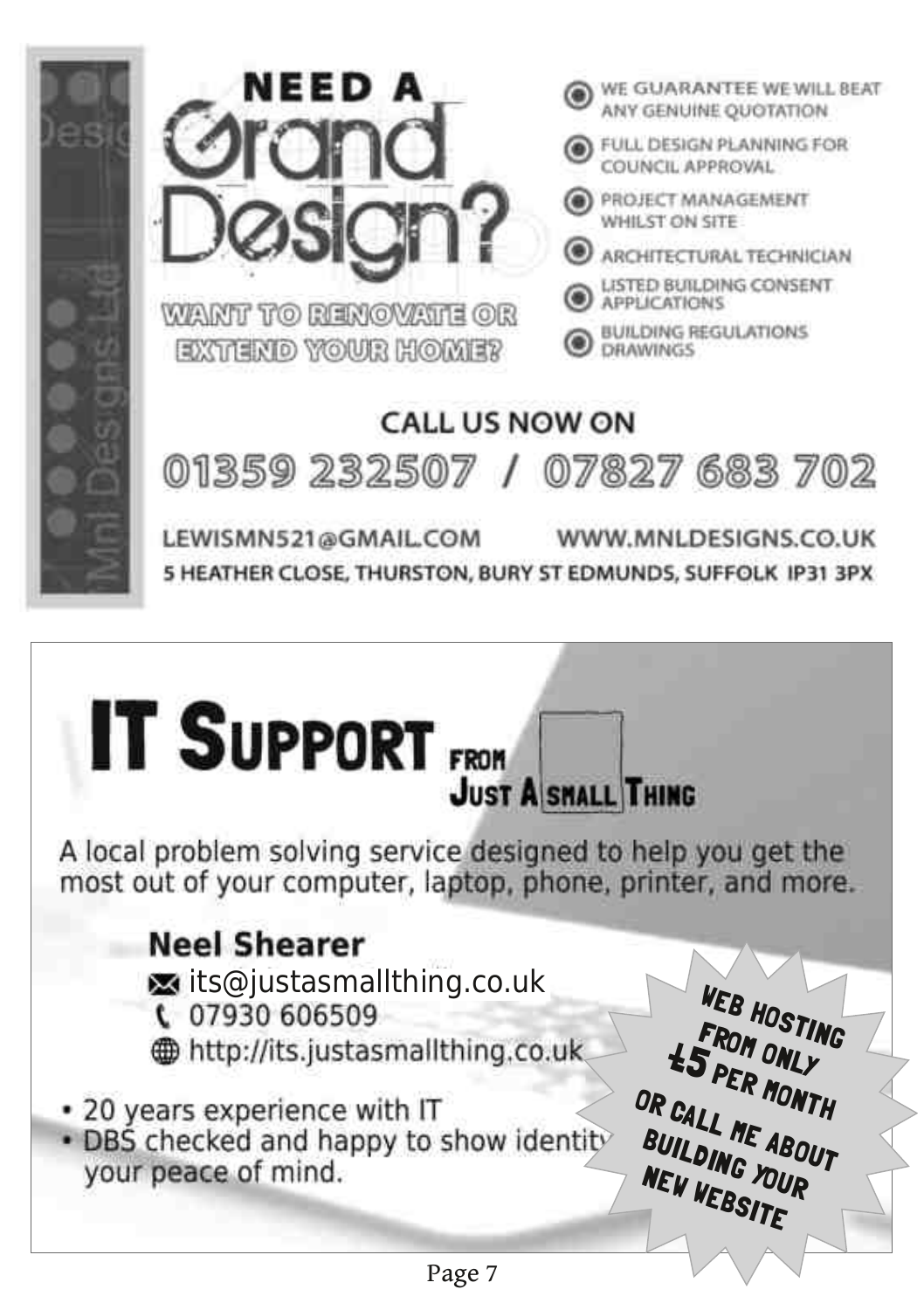G HUBBARD

**Building and Groundworks** 25 years experience new builds, extensions plastering & tiling roofing, fascias & guttering re-pointing concreting landscaping & patios driveways, fencing & gates etc.

> Free quotations Call Gavin 07899 835781

DOG WALKING & PET CARE

Dog walking, companion visits. cat feeding, small animal care.



Here to take your pet care worries away........

PINK'S POOCHES & PET CARE 07778114094 pinkspooches@gmail.com





# **Did you know?**

The Parish Council has prepared a Welcome Pack for people new to the village.

Do you have a new neighbour?

It can be found on the Village Website at

**http://hepworthvillage.co.uk**

Page 8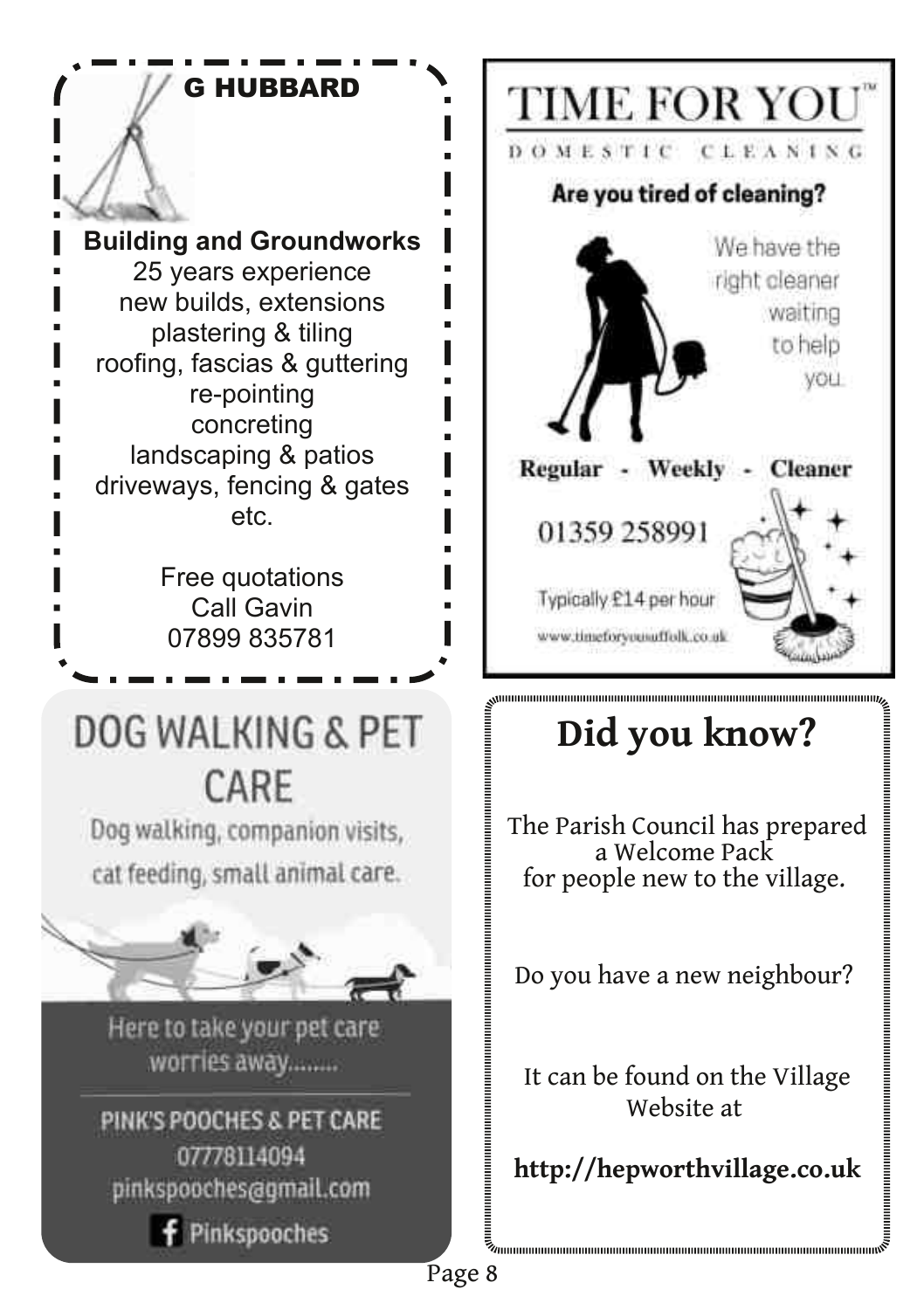## **From the Benefice - Ken Smith, Benefice Church Lay Elder**

Dear Friends & Neighbours

When I was a young teacher I got to know our local Ixworth policeman quite well. My occasional visits to the police station tended to be to plead with him to give some lad or another a second chance after committing a minor offence. Often something had started out as a prank and the teenager didn't know when to stop or didn't foresee the possible dangers of his actions.

One evening after such a visit the policeman told me he was a member of Toastmasters International and asked me if I would like to accompany him to a meeting. Somewhat reluctantly I agreed and one evening we set off for USAF Mildenhall for the event. After a good meal and listening to one or two wellprepared speeches a piece of paper was handed to me which read: "Talk about the monarchy in the UK and tell us why the British love it!"

I was shocked! I had not been warned that I would have to take part so there was no time to prepare. I had to think on my feet - fast. All I can remember about my 'speech' is that I said that the Queen was a very unifying figurehead and it was reassuring to us British to know that whatever happened in the world, or in our country, she would always be there. It gave us a certain feeling of security and stability. The Queen was above the political shenanigans. She put her country and its people first and as a fine Christian woman she set us an example to follow. I remember saying that her strength was in her weakness - which led to many questions from our American friends.

The Queen's Platinum Jubilee reminded me of that occasion because I still believe that what I said in the early 1970's is still true today. Here we are marking 70 years of her reign and she has kept the promise she made on her twenty-first birthday in her speech on Radio:

#### *"I declare before you all that my whole life, whether it be long or short, shall be devoted to your service."*

This month we will be giving thanks to her and that her life was a long one.

In her Christmas message in 2016 the Queen said:

*"Jesus Christ lived obscurely for most of his life and never travelled far. He was maligned and rejected by many, though he had done no wrong. And yet, billions of people now follow his teaching and find in him the guiding light for their lives. I am one of them because Christ's example helps me see the value of doing small things with great love, whoever does them and whatever they themselves believe."*

May we all celebrate the Queen's anniversary with joy and give thanks for her faith and all she has achieved during her reign.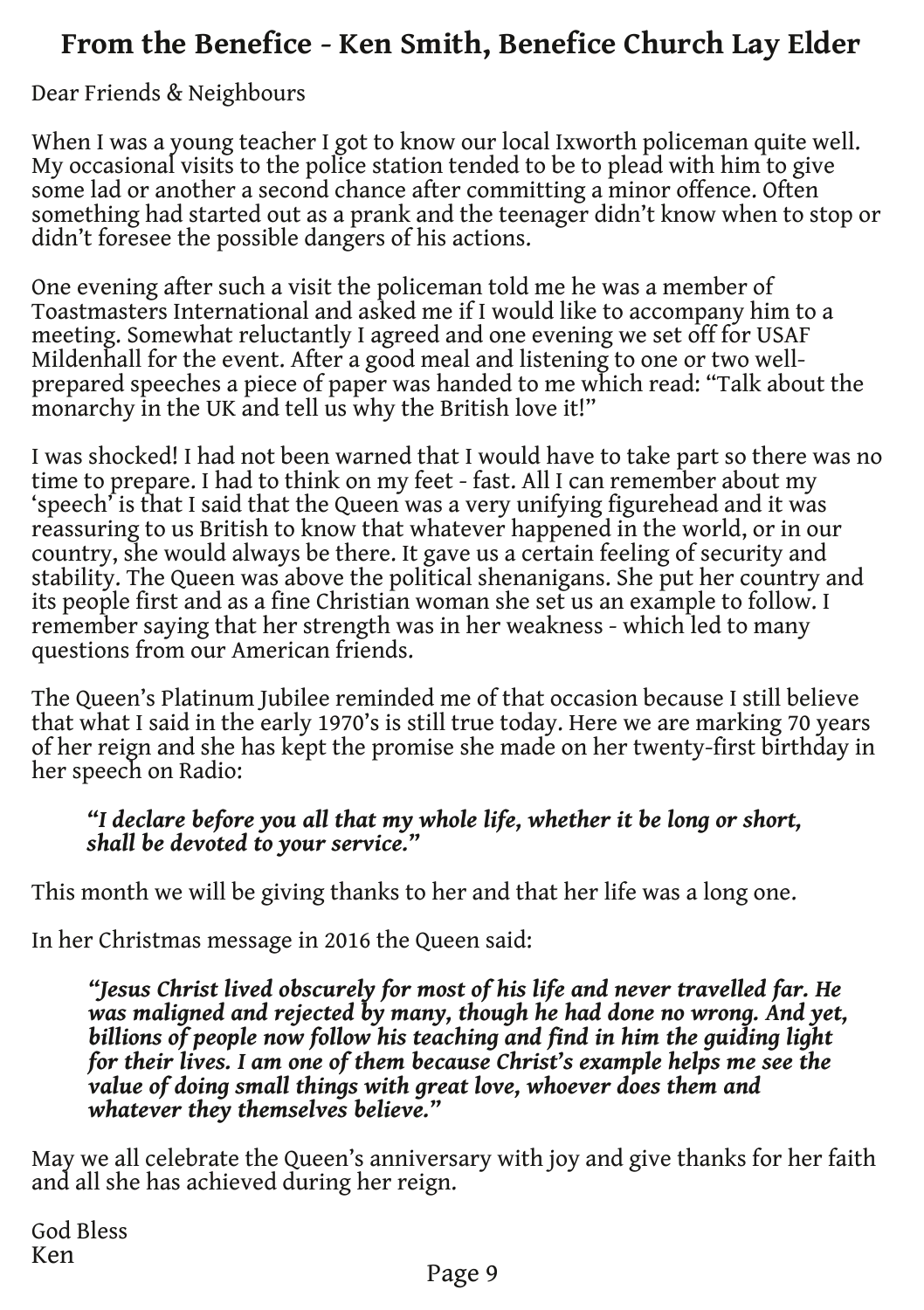#### **HEPWORTH PARISH COUNCIL - MINUTES OF THE PARISH COUNCIL MEETING** HEPWORTH PAVILION - WEDNESDAY 20 APRIL 2022 @ 1930

- PRESENT: Councillor Garry Bloomfield (GB) (Chair), Councillor Robin Shackleton (RS), Councillor Marjorie MacPherson (MM), Councillor Perry Penn (PP), Councillor Justin Seldis (JS), Councillor Nicholas Bennett (NB), Councillor Helen Corris (HC)
- IN ATTENDANCE: Christopher Garman (Parish Clerk) (CG), District Councillor Carol Bull (CB) One member of public was present.
- 22/050 PUBLIC FORUM: A member of public spoke about the opposition to the possible use of speed humps and encouragement to look at other solutions and deterrents. Also, there were comments on proposed Shepherds Grove development and the traffic movements.
- 22/051 REPORTS FROM AND QUESTIONS TO BOTH DISTRICT AND COUNTY COUNCILLORS: CB spoke about the increase in WSC charges for green bin collections and proposed changes with the recycling systems. CB confirmed that WSC were working to improve the appearance of Blacksmiths Cottage, The Street, Hepworth. CB advised she was working with a resident who was concerned about unreasonable use of a bird scarer.
- 22/052 APOLOGIES: Apologies were received from Councillor Louise Robinson (LR) and the reason was accepted. County Councillor Joanna Spicer (JSp) also offered her apologies. 22/053 DECLARATIONS OF INTEREST: None.
- 22/054 REQUESTS FOR DISPENSATIONS: None.
- 22/055 MINUTES OF THE PREVIOUS MEETING: Minutes of the meeting held on 17 March 2022 had been previously circulated. It was resolved that these were an accurate record of the meetings.
- 22/056 MATTERS ARISING FROM THE MINUTES: a) MM advised that the Hepworth Recreation Ground trustees were agreeable for items for the Community Emergency Action Plan to be stored at the pavilion but pointed out they would not be locked. b) MM advised that Hepworth Recreation Ground trustees were in principle agreeable for the Queen's Jubilee beacon being erected on the recreation ground. PP will advise on dimensions etc. The Parish Council agreed it would take responsibility for safety issues.
- 22/057 VILLAGE EQUIPMENT, TREES AND HIGHWAYS: a) The traffic calming project was discussed but was limited as JSp was absent. It was thought that the need for street lighting was not a legal requirement providing mitigating measures were appropriate. There were continued concerns about the lack of answers to questions and the absence of communication and engagement with the SCC officer. GB agreed to speak with JSp to see how to engage with the SCC officer and move the project forward.

b) There was no information in respect of progress with the surface on the ROW known as Weston Way.

c) The request to consider the provision of bike ramps was considered. A resident had previously circulated drawings for such a facility. There was discussion on how to take this forward. It was agreed that CG would consult with insurers on the aspect of risks and that MM would ask if in principle the Hepworth Recreation Ground trustees would allow space. Also, the resident would be asked to signpost the parish council to similar facilities so they could learn from their experiences.

- 22/058 QUEEN'S PLATINUM JUBILEE CELEBRATIONS: The arrangements for the Queen's Jubilee celebration event on Thursday 2 June were discussed in depth making sure that progress for delivery was on track. It was agreed to have an informal meeting on Thursday 26 May to check all is well.
- 22/059 FINANCE AND ADMINISTRATION: a) The following payments were considered for approval. £264.05 to SALC – annual subscription £89.90 to C Garman – expenses January to March 2022. It was resolved to approve these payments.

b) The purchase of a replacement laptop computer was considered. It was resolved to purchase Lenovo laptop computer at a cost £500 and to purchase a one year subscription for Microsoft Office at £79.99.

22/060 COMMUNITY EMERGENCY ACTION: NB has previously circulated a draft Community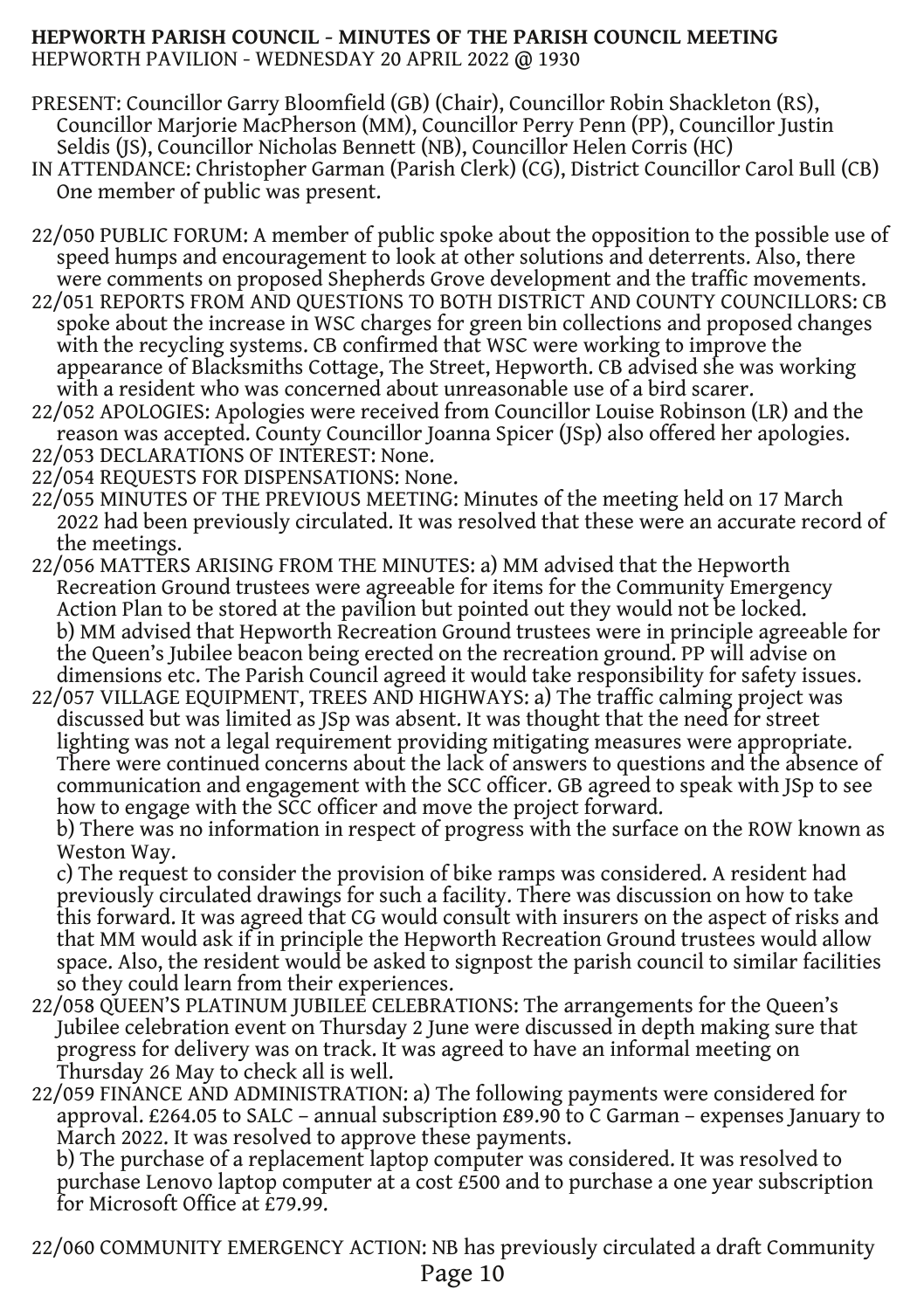Emergency Action. This document was considered and no changes were needed. It was resolved to approve this Community Emergency Action Plan and to implement immediately.

22/061 PLANNING MATTERS: a) There was no further discussion on the proposed development at Shepherd's Grove as this at been considered at 22/050. It was acknowledged that little further could be done until a formal planning application was submitted.

b) Planning application DC/22/0481/FUL relating to Hawthorns, North Common, Hepworth, IP22 2PR was considered. It was noted there was no mention of facilities to support the proposed glamping pods. It was resolved to advise WSC that there were no objections but to comment on the lack of information for supporting facilities.

- 22/062 CORRESPONDENCE: Correspondence which had been previously circulated was considered and no further action was needed.
- 22/063 QUESTIONS TO THE CHAIRMAN: a) There was discussion about the slow progress with the Quiet Lanes Suffolk project and concerns with SCC in delivering.

b) There was discussion about the recreation ground car park being locked and not available for walkers. It was suggested that there was adequate parking nearby for walkers.

c) There was discussion about the future of the Hepworth Recreation Ground and having adequate trustees and officers going forward.

d) The arrangements for the Annual Parish Meeting were discussed. CG is to invite local groups to deliver reports.

22/064 DATE OF NEXT MEETING: The next Parish Council meeting which will be the Annual Meeting of the Parish Council is on Thursday 19 May 2022 at 8.00 pm and will be preceded at 7.30 pm with the Annual Parish Meeting.

The meeting closed at 9.55 pm. Christopher Garman Parish Clerk 25 April 2022

 $\mathcal{E}$  , and an intermediate definition of the continuum continuous continuous continuous continuous continuous continuous continuous continuous continuous continuous continuous continuous continuous continuous continuo

**QUEEN'S PLATINUM JUBILEE CELEBRATION 2022**



The Parish Council are planning a celebration event and the lighting of a beacon on the evening of

 $\frac{1}{2}$ 

## **Thursday, 2 June 2022**

to celebrate the Queen's Platinum Jubilee. This will be a time for all the family - the young and not so young - and there are plans for a band, bouncy castle, barbecue food and a bar. It should be a fun time!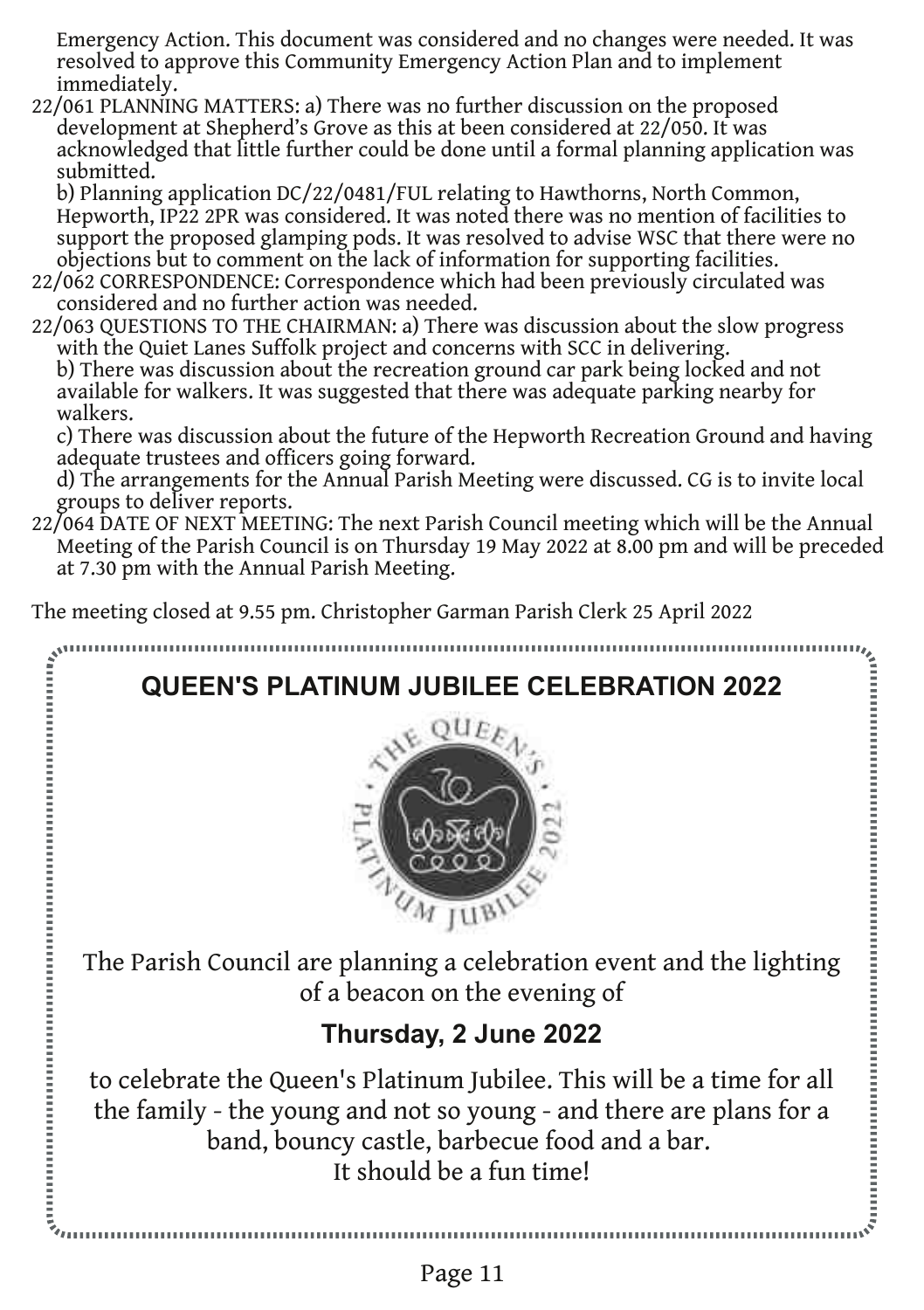|             | <b>Hepworth Weather</b><br>(as measured on The Street)             |                                                                   |                     |  |  |
|-------------|--------------------------------------------------------------------|-------------------------------------------------------------------|---------------------|--|--|
| March 2022: | Max. Temp:<br>Min. Temp:<br>Total Rainfall:<br><b>Wettest Day:</b> | $20.1$ <sup>o</sup> C<br>$-0.6$ <sup>o</sup> C<br>23.1mm<br>7.2mm | 23rd<br>31st<br>4th |  |  |
| April 2022: | Max. Temp:<br>Min. Temp:<br>Total Rainfall:<br>Wettest Day:        | $19.6^{\circ}$ C<br>$-2.8^{\circ}C$<br>5.8mm<br>3.1mm             | 12th<br>3rd<br>3rd  |  |  |

**March 2022:** A dry, rather warm, calm month, dominated by large areas of high pressure. Precipitation was 59% of normal with many sunny days and some local slight frost at night. On the 16th, a small low pressure brought rain and a substantial fall of Saharan dust here in the afternoon and evening, drawn up by days of southerly winds and sandstorms in North Africa.

**April 2022:** Another exceptionally dry April with temperatures around the average. Precipitation was only 15% of average. There was a tendency for more frost than usual. Some damage was noted to various trees and shrubs. A passing 'unnamed storm' on the 7th gave a squally afternoon and a gust of 63 mph during a shower.

Kindly provided by Richard Hinton. See the latest weather and historical Hepworth weather data at **http://j.mp/HepworthWS**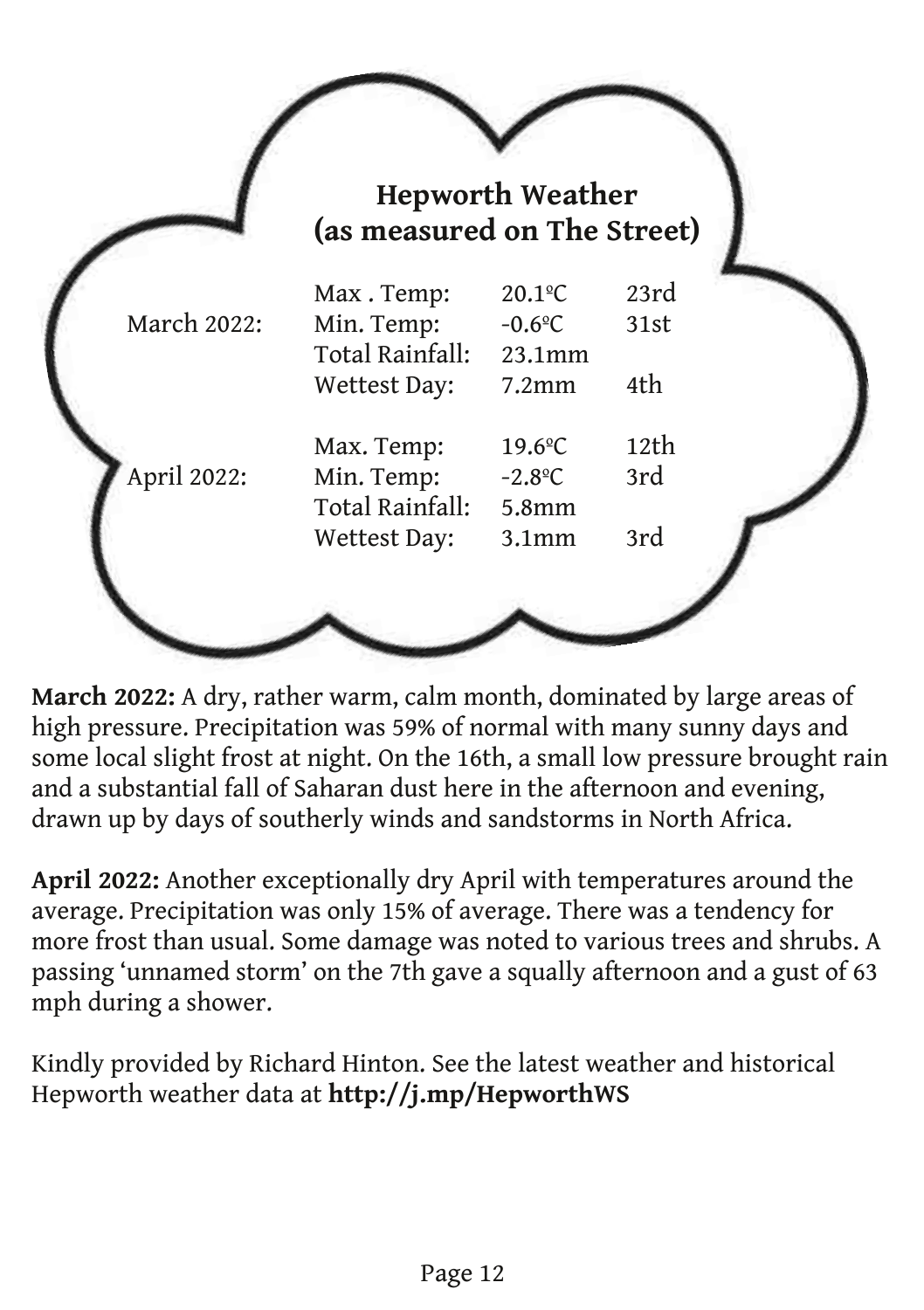# HEPWORTH CHURCH FLOWER FESTIVAL

#### 24th and 25th September

We are hoping to bring back the Flower Festival so successfully organised by Maureen and Ron Bacon for several years.

Hats off to them and grateful thanks for all their hard work !

> **Theme: Harvest** please interpret as you like, in its widest sense.



So , calling all enthusiasts ( no need for expertise) , young and not so young and helpers to make and/or serve refreshments, prepare the Church , print and/or deliver leaflets. The Church has looked incredible in the past thanks to a willing band of workers!

Further details to follow. No need to commit yet, but contact 250 578 if necessary.

Thank you in anticipation

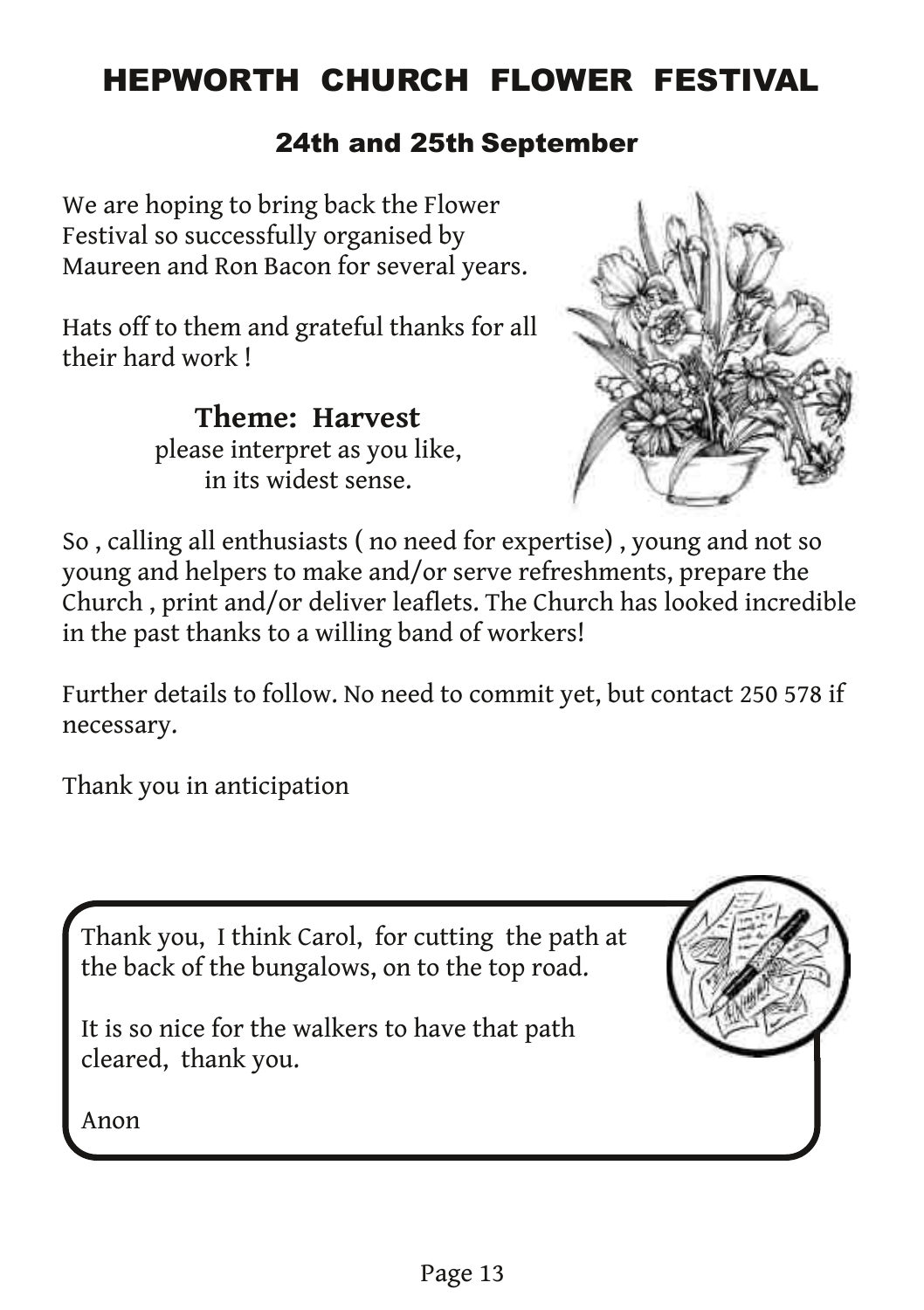### **In loving memory of My Husband Brian Newberry**

Who sadly passed away on the 17th March 2022, aged 83.

On his behalf I would like to thank everyone for the wonderful floral tributes, cards and letters of support that I have received. Also the outstanding amount donated to The Royal Papworth Hospital Charity. That amount stands at £742. Brian would have been truly humbled by the remarkable response from amazing friends and neighbours.

Thank you all from the bottom of my heart.

Pam Newberry



Page 14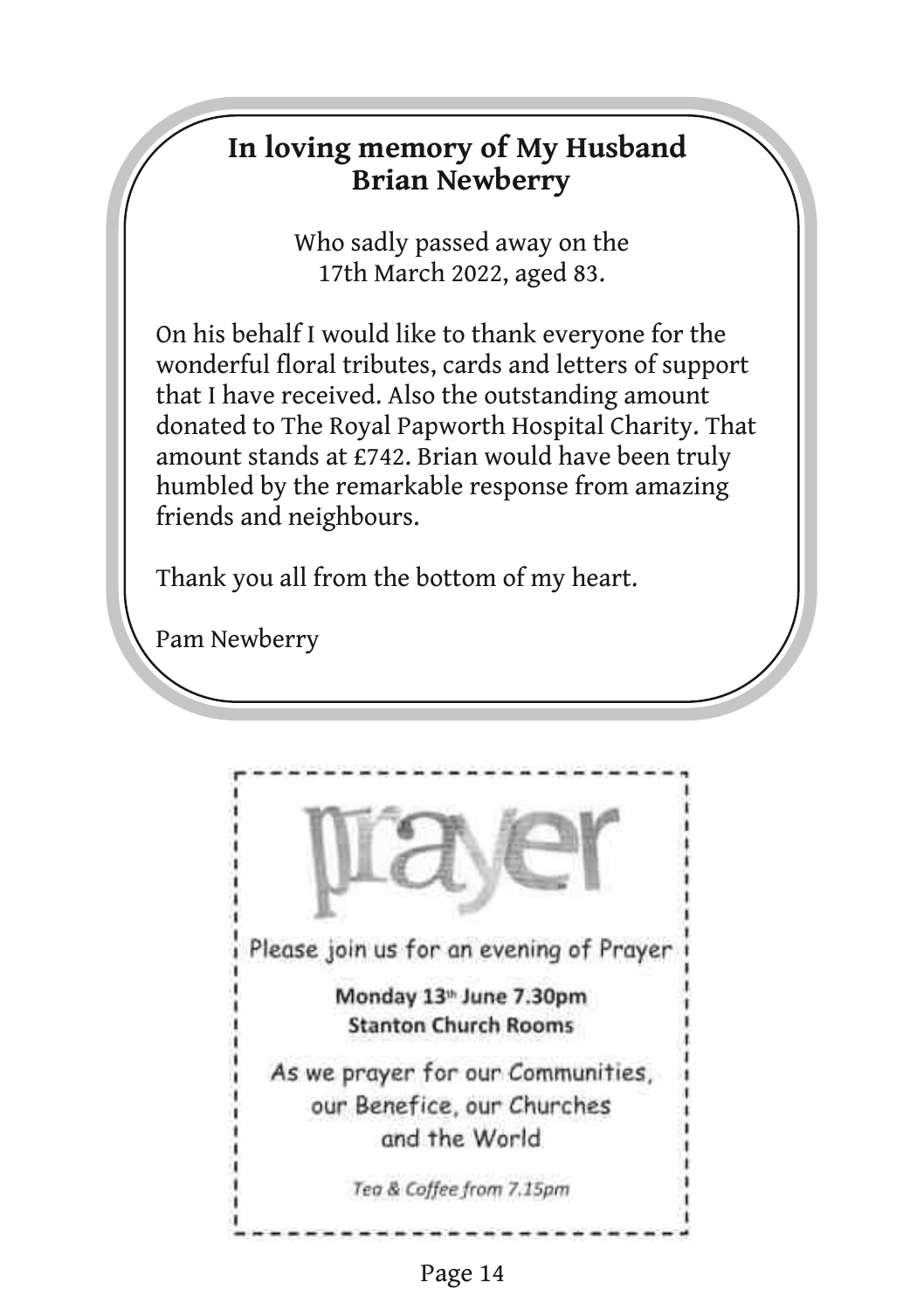### HEPWORTH CHURCH

Sunday 1st May saw Chris Anderson take his last service at St Peter's Church. Chris and his wife Pat are retiring from church duties after forty three years of devoted and tireless work. Chris served as Church warden in the past and latterly as lay elder .Pat oversaw the church flowers , the refreshments and cleaning , among many , many other tasks.They were both prepared to roll up their sleeves and tackle any job needed to ensure the smooth running of the church.



The Reverend Cathy Bladen presented Pat and Chris with a voucher for a meal in appreciation of their hard work over the years.

Our love and gratitude to them both.

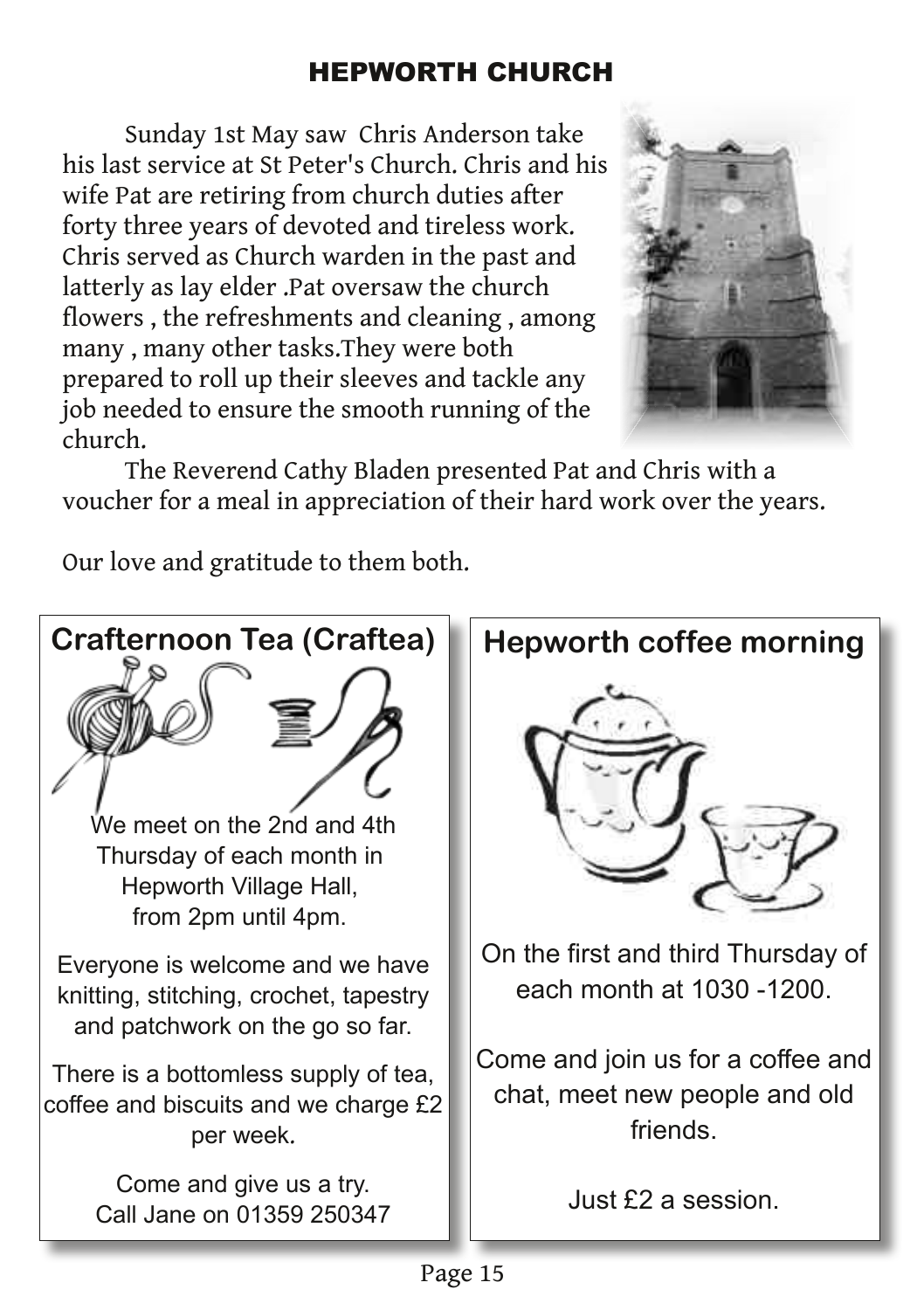### **TRAVELS DOWNUNDER - A REMINISCENCE** Part 8

Our explorers have just spent some time in Tasmania, and are on their way back to the mainland

Our return boat trip from Tasmania went without a hitch. Now, this was 2005 and we were navigating using good old fashioned paper maps. So on arrival back in Melbourne I knew that basically we just needed to turn left and head west. Simples! Needless to say this went terribly wrong. It was Friday evening and we ended up, towing our caravan, right in the heart of the city. The traffic was a nightmare and at one stage we ended up outside the casino where a large number of limousines were causing traffic gridlock and were disgorging people for what was obviously a black tie event, evening gowns and tuxedos everywhere!

Eventually we managed to extricate ourselves and found our way to Geelong were we had booked a campsite for the night.

The next morning we headed off again knowing that the next few days should include some very spectacular scenery as we were about to travel the length of The Great Ocean Road. It's regarded by many as one of the world's great road trips. It starts in the small town of Torquay and runs for about 240km and, as its name implies, mostly hugs the coastline. It certainly lived up to its reputation and we stopped frequently to take in the spectacular scenery. Just past Apollo Bay we stopped for two nights at Cape Otway in a lovely woodland campsite. It is memorable to us as this was where we saw our first koalas in the wild, a very special moment.

Back on the road we completed The Great Ocean Road and passed from Victoria into South Australia at Mount Gambier, where there is a spectacular blue lake in a volcanic crater, and it really is a deep shade of cobalt blue. Continuing to follow the coast we passed through Kingston where we saw The Big Lobster (see previous chapter on Australia's "Bigs") and came to Wellington where we caught the ferry to cross Australia's longest river, the Murray. The management of the Murray, and its tributary the Darling river system, is politically very controversial. The Murray Darling basin suffers both drought and flood, and because it covers such a vast area there is great competition for the water when it is flowing. Communities, farmers, and First Nation cultural needs, and the environment generally all compete for the water and it is always a political hot potato as to who should be allowed to take water from it.

to be continued.........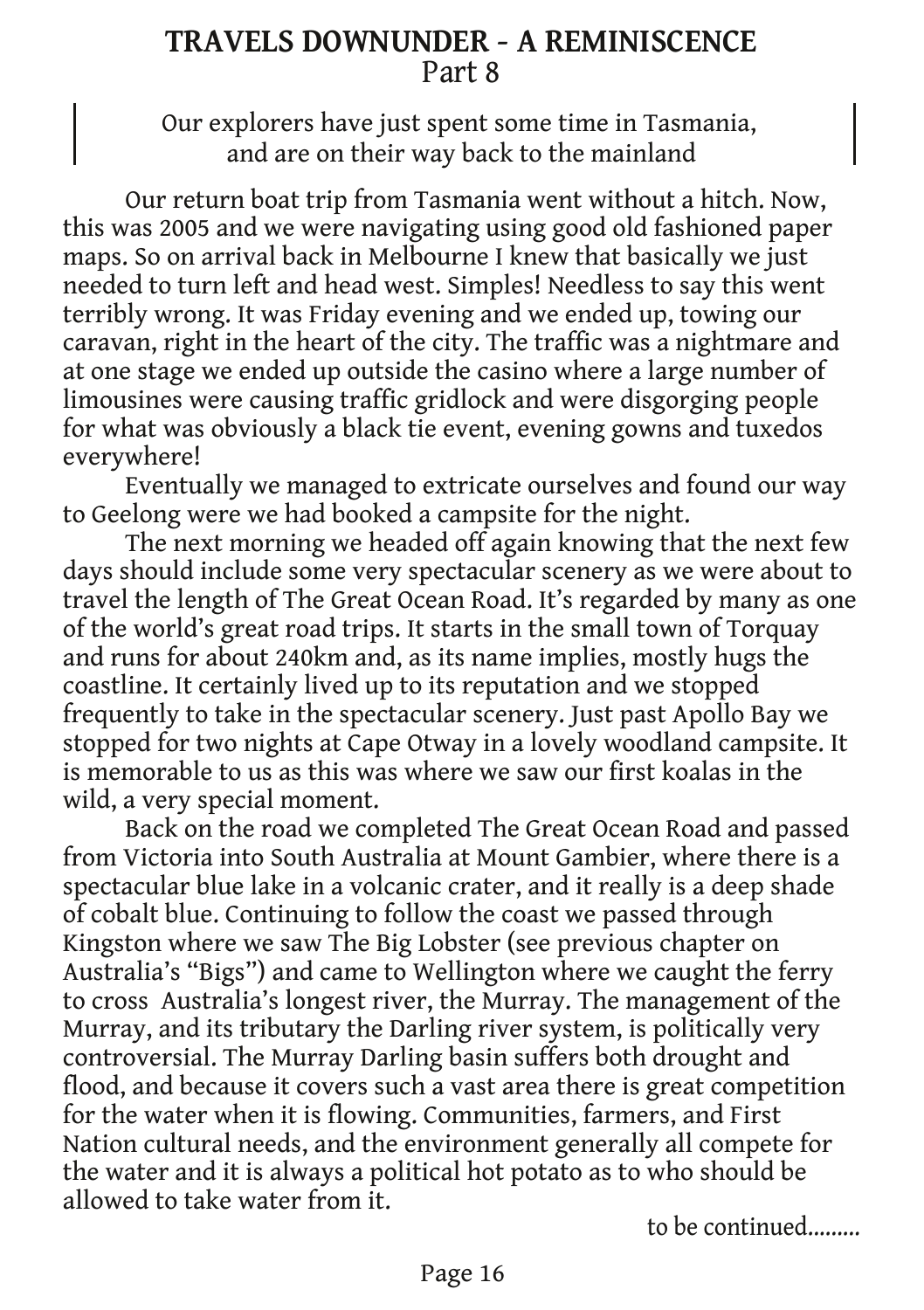## **ST PETER'S CHURCH HEPWORTH.**

From now until the end of October the Church will be open Daily 10 - 4 for private prayer and reflection.

You are most welcome.



We are a local, informal, friendly garden club. Green Fingers meetings are held at Hinderclay Village Hall on the 3rd Wednesday of each month at 1930 in the evening. Annual membership subscription is £12 and our monthly meeting fees are £2 for members (and £4 for nonmembers) with refreshments included. You would be most

**GREEN FINGERS** Garden Club

**15th June**

EVENING VISIT TO WOOD FARM (Gardens & Meadow) @ Gipping **20th July**

EVENING VISIT TO SUE FOULDS GARDEN @Stanton

welcome to join us.

**17th August**

PRUNING - Anne Tweddle from Suffolk Plant Heritage SUMMER SHOW & AGM

+ much, much more.

For more information, ring Ali Carr: 01953 688112 or Val Hobson: 01359 251977

# **Hepworth Angels**

Are singing with great gusto every **Monday at 19:00** in the **Village Hall**. No auditions - just come and sing! All abilities welcome.



Do join the Parish Council facebook page "Hepworth Matters" which has up to date information about local matters of interest, village events and Parish Council information. **https://www.facebook.com/HepworthMatters/**



Page 17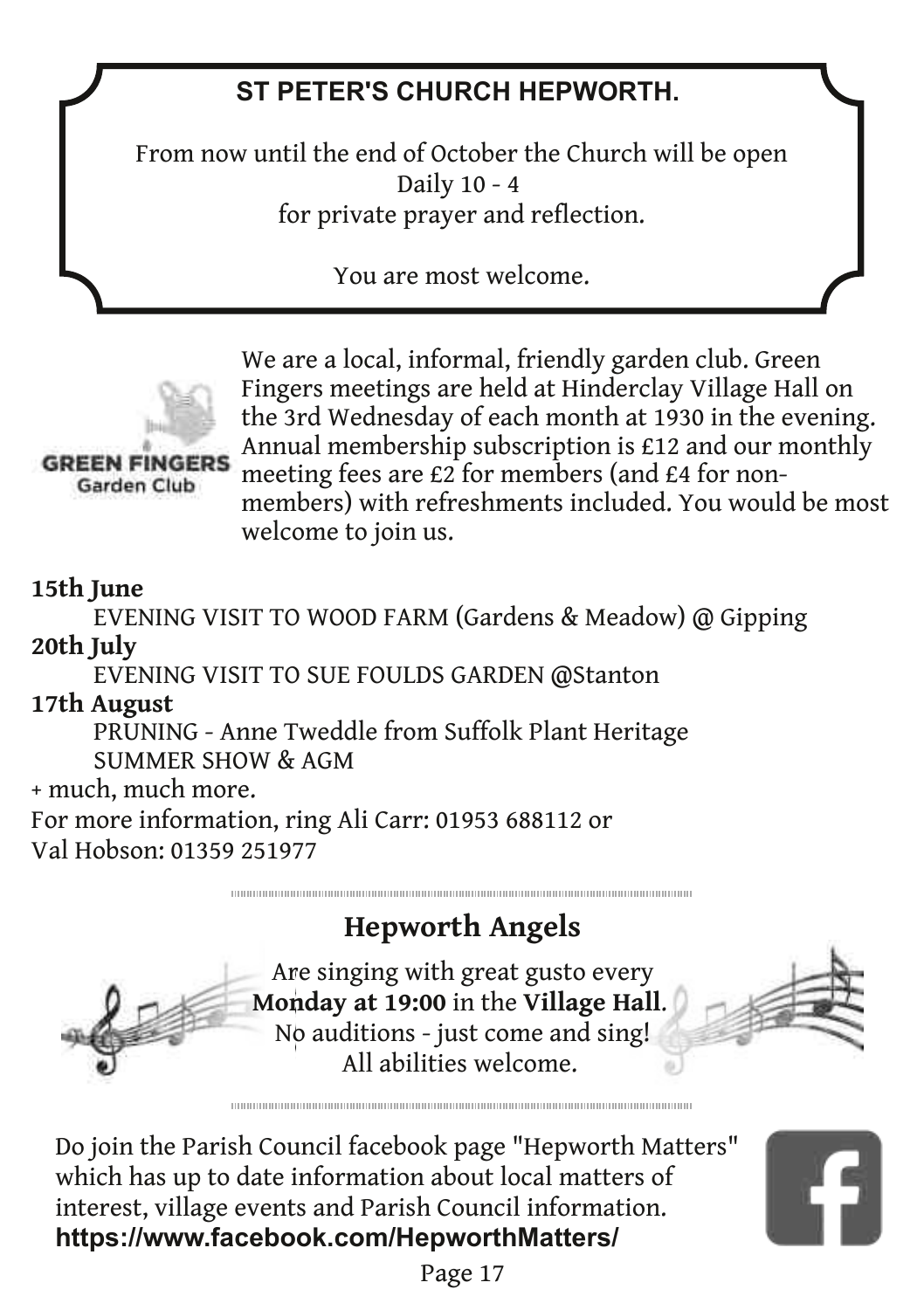We have had TWO, most successful and really enjoyable evenings in the Hepworth Village Hall. Firstly we had Ron Bacon's marvellous pub games, darts, pool, skittles, etc. All this happened on the evening of St George's Day in April. It was very well attended with lots of laughter and fun was had by all. THEN we had the Quiz Night, which was equally fun, Jane and Tony Duffield organised a pretty taxing evening, which made our minds ticking and thinking!! We bought our own food and drink which was no problem, and both these events were well supported, again with lots of laughter and relaxed atmosphere.

It jolly well shows that the Village Hall hall is a great asset and can be used for lots of various events and activities. And sadly if we don't use it we will lose it.

Anon

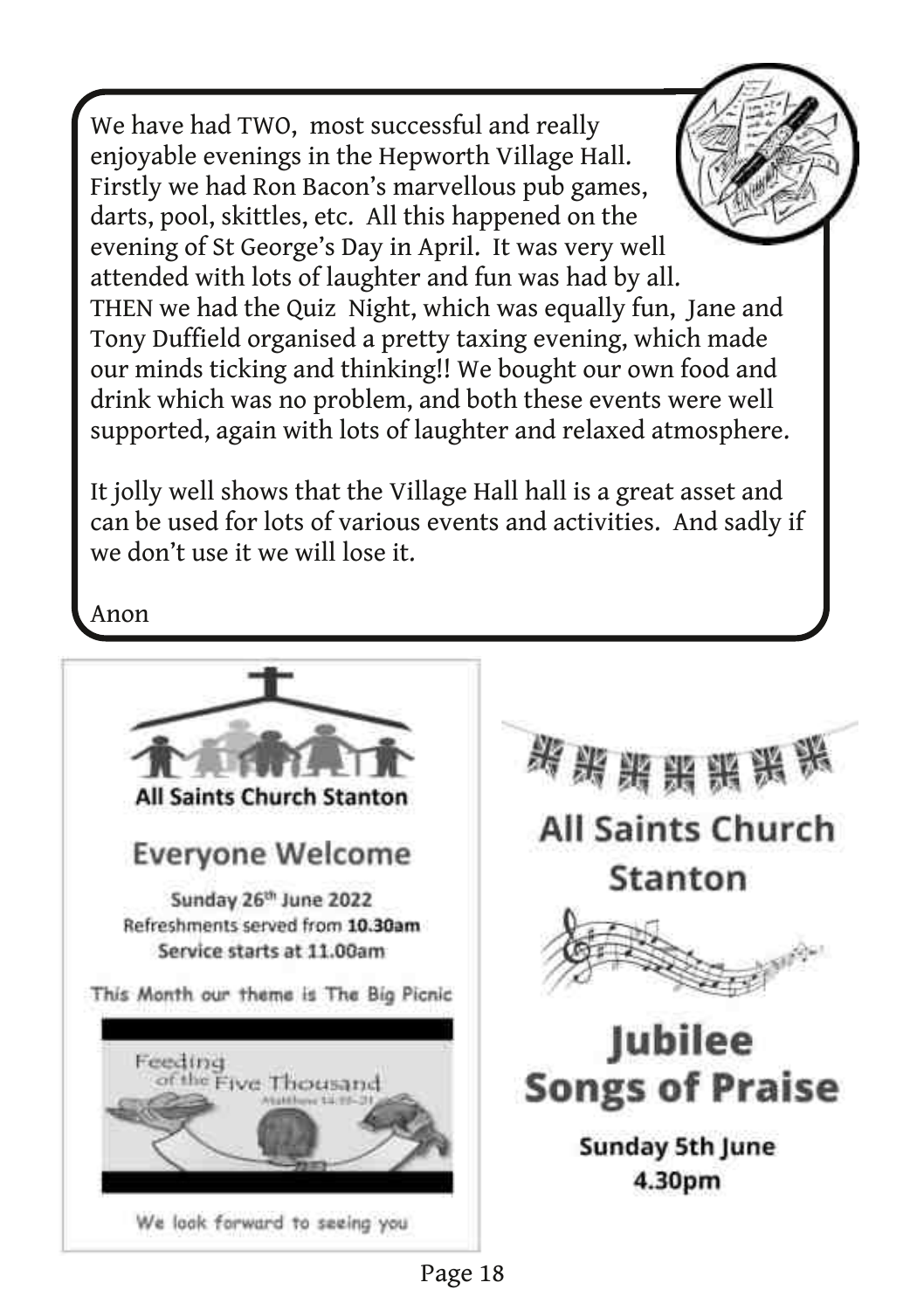**Deadline for all copy (contents and adverts) for the August 2022 edition of Hepworth Herald is 18th July 2022. Please email all requests to hepworthherald@gmail.com**

**Hepworth Pavilion and Recreation Ground** Church Lane, IP22 2PU

| Time          | Residents | Non-residents |
|---------------|-----------|---------------|
| $0900 - 1200$ | £24       | £30           |
| $1400 - 1700$ | £24       | £30           |
| $1900 - 2300$ | £32       | £40           |
| All day       | £80       | £100          |
| Hourly        | £8        | £10           |

Bookings and Enquiries should be sent to pavilionhepworth@gmail.com

# **Would you like an Advert here?**

Reach more than 550 people in 240 households in the village of Hepworth, and help support our village magazine.

|                      | B&W         | Colour      |
|----------------------|-------------|-------------|
| 1/ <sub>4</sub> Page | £15 $(6)$   |             |
| 1/2 Page             | £30 $(E11)$ | £40 $(f15)$ |
| Full Page            | £60(E22)    | £80 (£29)   |
| <b>Back Cover</b>    |             | £90 $(E33)$ |
| Centre Spread        | £90 $(£33)$ | £120 (£44)  |
|                      |             |             |

Prices are for 3 consecutive editions (prices in brackets for 1 issue) email: hepworthherald@gmail.com